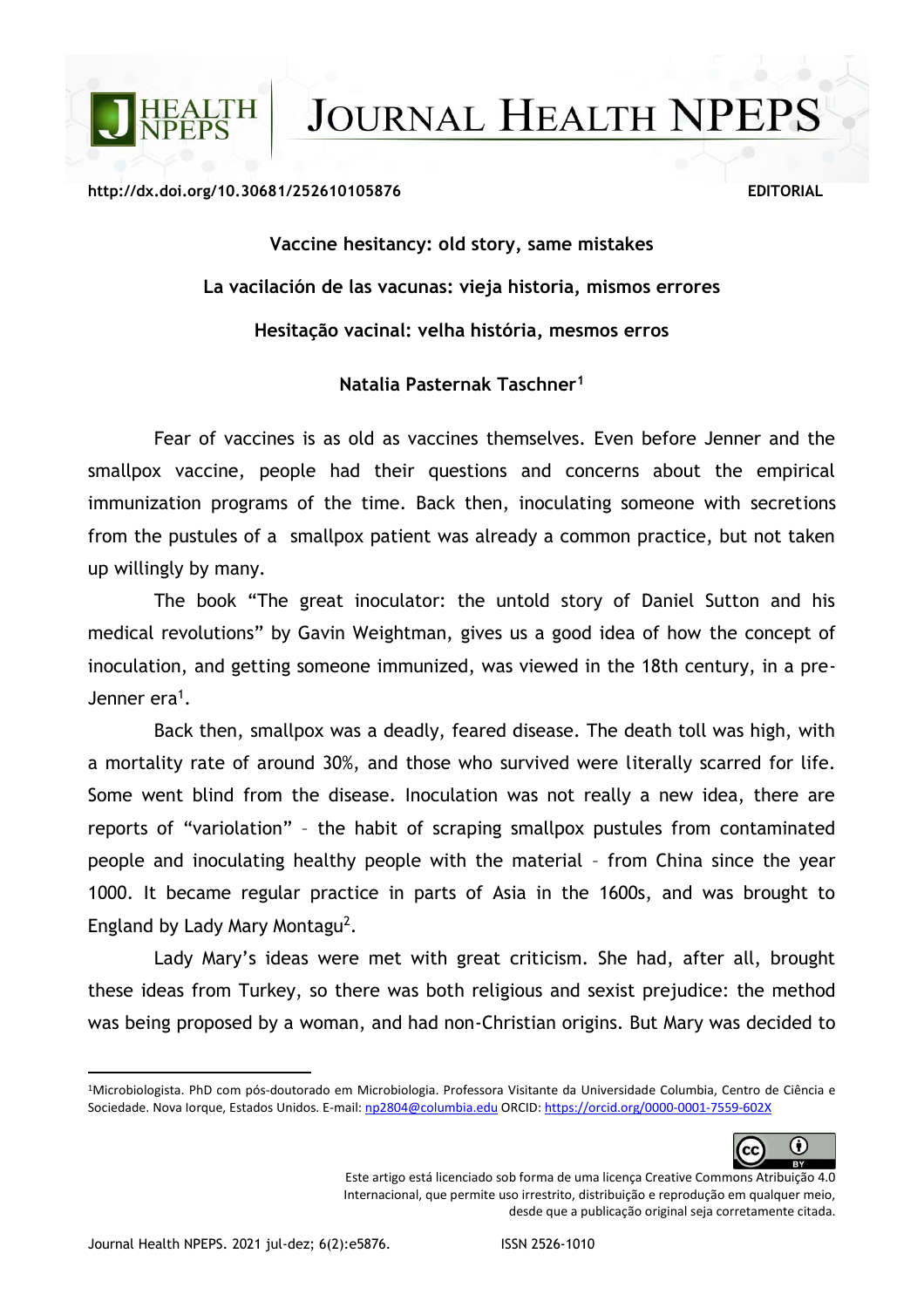make it work in Britain, having seen how many people in Turykey were protected by inoculation. She had her own son inoculated in Turkey, and her daughter, after their return to England. King George I was not so easily convinced and ordered a "clinical trial". He had the method tested in prisoners, and after that, on orphaned children. After observing good results, he eventually agreed to have two of his granddaughters inoculated, and after that, people gradually became more reliant on the new method, and inoculation became standard procedure in England too.

Inoculation wasn't perfect, of course, and people died. But overall, it reduced smallpox mortality from 20%-30% to 2%-3%. British doctors, of course, managed to mess public trust in the process with their efforts to "westernize" it and make it fit into the then "modern" western medical paradigm, based on the theory of humors and bloodletting. The simple – and already far from perfect – method of variolation, the simple act of scraping an infected person's pustule and transferring the content to a healthy individual – became tainted with mystic western medicine approaches. The English doctors determined a whole ritual to be performed before the inoculation. This included bloodletting, the use of laxatives and a special diet. Things that did nothing but weaken the patient, and therefore, increase the mortality rate. Mistrust in inoculation began to build.

Mistrust in Science and in health professionals has always been at the core of vaccine hesitancy. When people started to doubt the success of inoculation, merchants of doubt promptly appeared, ready to raise more questions. Religious leaders claimed that inoculation was not according to God's will. It was not for regular people after all, to decide who lives and who dies. Putting the situation into a historical context, we also have to remember that Pasteur and the germ theory wouldn't be around for another couple of centuries, so nobody had any idea how the disease was really transmitted.

Then came Daniel Sutton, and the tide began to change to favor inoculation. Sutton got rid of all the preparedness rituals and performed inoculation much like the Chinese and the Turks, by the simple act of scarping and transferring. He had some good insights, though. It is believed that he deliberately chose as donors' people who had been mildly ill, thus inadvertently selecting milder versions of the virus. It is also said that he chose the recipients among very healthy people, so as to ensure a good survival rate. The result was a very successful inoculation rate, that helped to rebuild trust in the process. In this scenario, comes Jenner, and the vaccination novelty.

Jenner observed that milkmaids rarely got ill with smallpox, and presented few pustules in their hands, from milking the cows. He concluded that the milkmaids were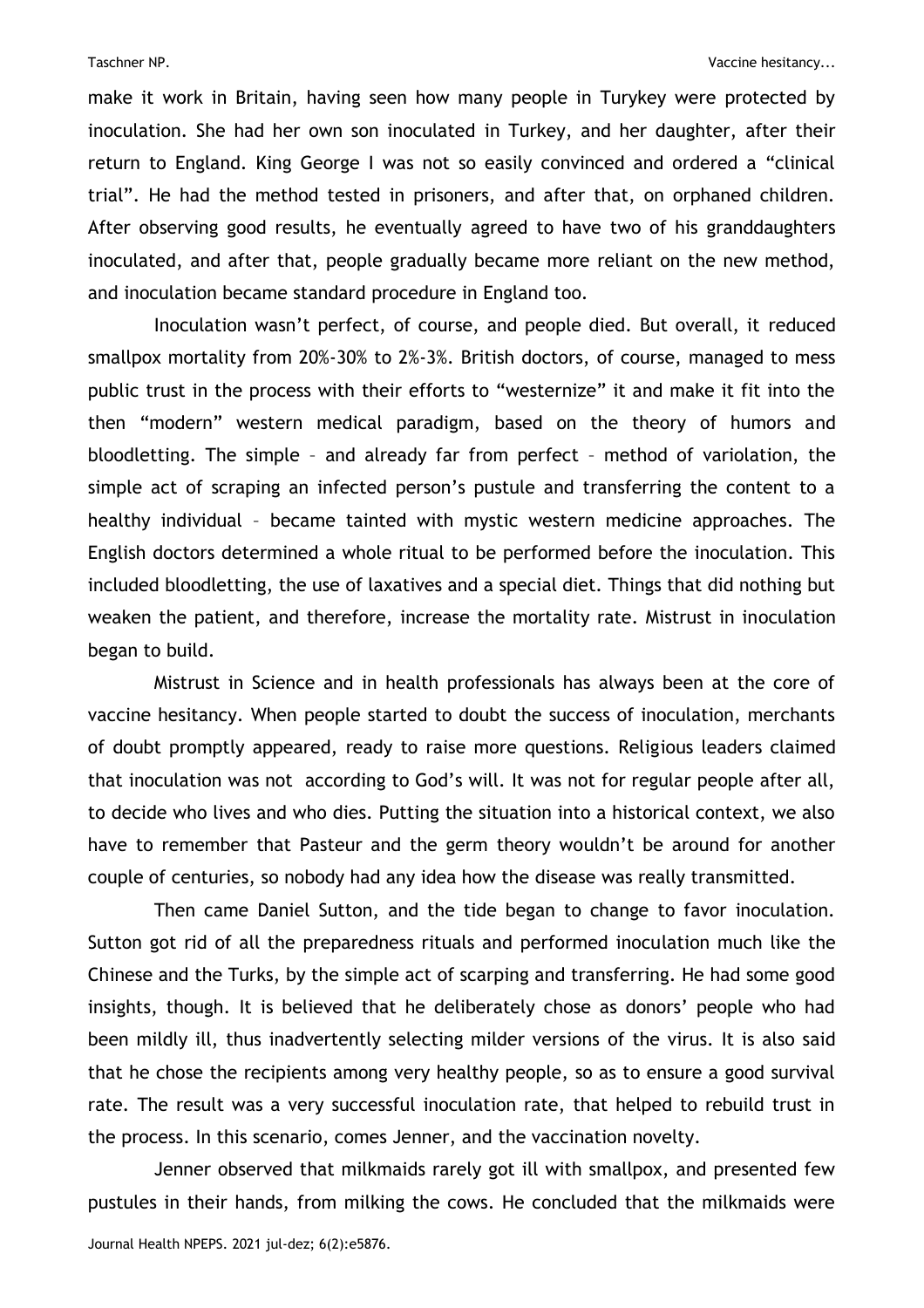infected with cowpox, and this was protecting them from getting severely ill with smallpox. He tested his hypothesis on 8-year old James Phipps. After exposing the boy to smallpox several times, Jenner concluded that the process – which became known as vaccination – worked. And it had several advantages to boot! Mortality rate was nonexistent compared to the 2%-3% of inoculation, vaccinated people, unlike inoculated people, did not transmit smallpox so there was no need to the usual quarantine required after inoculation. Everything indicated that Jenner's vaccine was sure to become a hit.

Humanity's willingness to embrace change, however, doesn't work like that. People were afraid of the new method. The old method, even if far from perfect, was already known. Jenner's idea was new, and scary. People were afraid of turning into cows, or of having anything coming from a beast inoculated into their bodies. It seemed wrong to mix human and beast, and people hesitated to use the vaccine in their children.

The first antivax movements began to take shape. Anti-vaccination movements and leagues were formed. In the mid 19th century, the first laws enforcing mandatory vaccination were passed, only to be revoked years later due to the pressure of the antivax movements. Publications like "The antivaccinator", and the " Vaccination Inquirer" appeared. People felt deprived of their civil rights, and felt like the State was interfering in what they deemed to be private choices.

Any similarity to the present antivaxxer's arguments is no coincidence. Vaccine hesitancy is built on misinformation and lack of trust. It is enhanced by a feeling of liberty lost, and of losing the right to choose. Anti-vaccination movements prey on all these factors. They prey on people's fears, and on people's desire to retain their prerogative to take care of their children as they deem fit. Such movements can be motivated by politics, ideology, or financial gain. Let us not forget that most of vaccine misinformation in the US is propagated by only a dozen people, all connected to selling products, books, and a " natural" way of life where vaccines are viewed as unnecessary and/or harmful<sup>3</sup>.

Throughout the centuries, vaccine trust has been built, and quite successfully. According to the UNICEF, vaccination today saves 2-3 million children's lives every year. In the world, 45% of all children are protected from deadly diseases, and the number of children with polio has decreased by 99% since 1998<sup>4</sup> .

Despite the worldwide successful vaccination campaigns, and the complete eradication of smallpox, vaccine hesitancy still poses a global threat. The World Health Organization included vaccine hesitancy in the list of the ten global health threats<sup>5</sup>.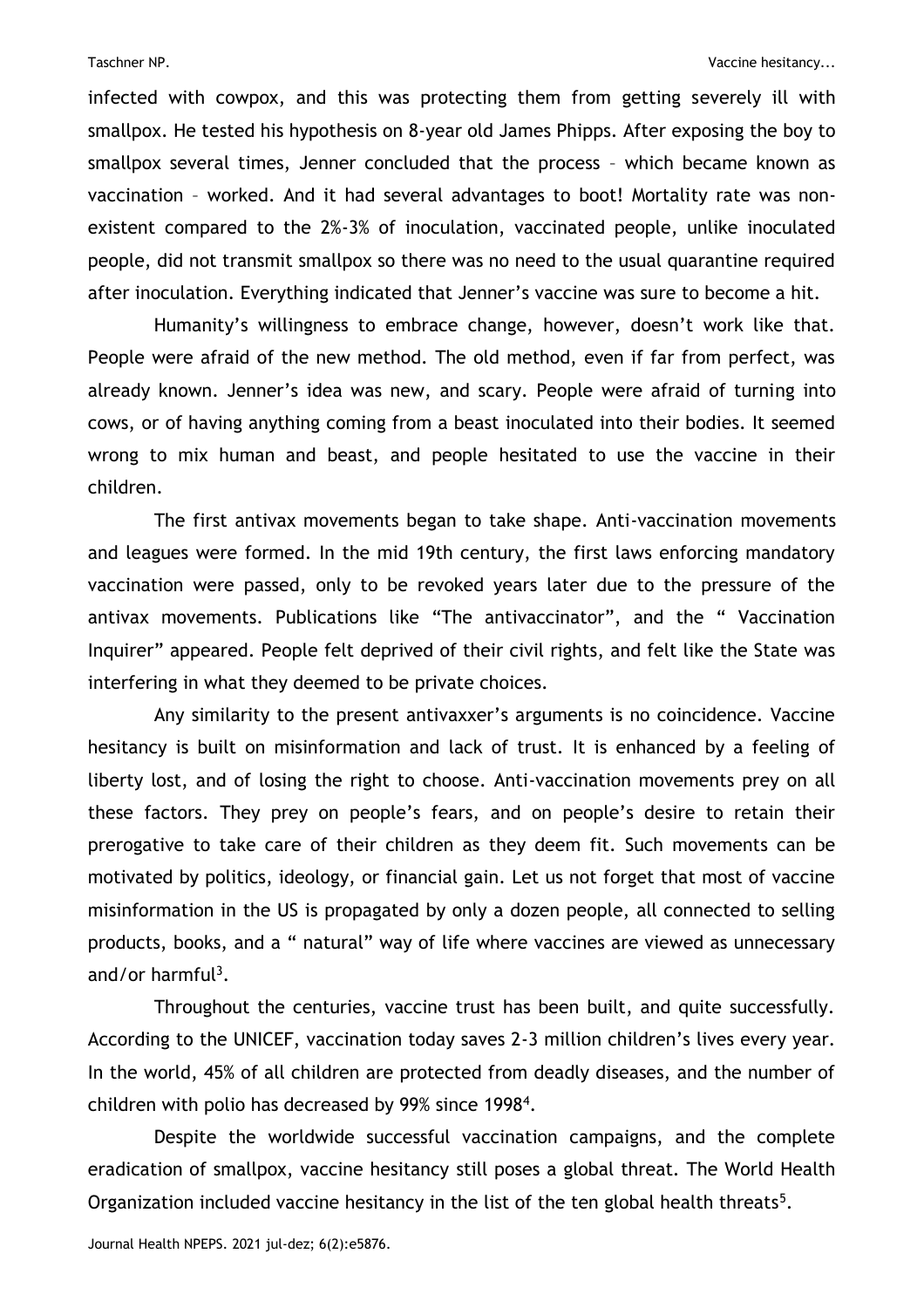Several other incidents throughout history have contributed to increasing vaccine hesitancy. They are usually related to a breach of trust in government institutions, and to misinformation as to how vaccines are manufactured and tested for efficacy and safety. Some historical peaks of antivax movements show that vaccine hesitancy and even the promotion of antivax propaganda are preceded by episodes of miscommunication and/or mishandling of the public trust by scientific or political authorities. The antivax movement is not born in a vacuum, but emerges from a favorable environment built on misinformation and fear.

Take the Cutter incident in the 1960s, for instance. In his book The Cutter Incident, Paul Offit guides us through an episode of mistrust in health authorities that probably paved the way to the origins of the modern antivax movement, marked by Andrew Wakefiled's fraud paper on the MMR vaccine and autism<sup>6</sup>. The first polio vaccine, by Jonas Salk, using an inactivated virus, had just been approved in the US. Three laboratories were selected to manufacture the vaccine. Eli Lilly and Parker Davis were experienced companies and had been part of the clinical trials. Cutter laboratories wasn't. Offit tells us that Jonas Salk never really delivered detailed instructions on the virus inactivation process, a key step to prevent the vaccine from causing the disease instead of preventing it. Because of this, and also due to a poor regulatory apparatus, whole batches of Cutter's vaccines were actually contaminated with live viruses. The result was 40 thousand children ill with polio, 200 paralyzed, and ten dead.

A decade later, in the 1970s, another hesitancy episode happened, this time involving the tetanus, diphtheria and pertussis vaccine, the DTP. By that time, DTP had been in use in the UK for decades, greatly contributing to defeat these dangerous, typical childhood diseases. The so-called "cellular vaccine" was made up from inactivated *Bordetella pertussis*, and tetanus and diphtheria toxoids. This formulation had strong side effects, sometimes provoking high fever and even convulsions. Reports of vaccine caused encephalopathy started to appear in the British media, and although there was no evidence to actually link these cases to the DTP vaccine, many doctors stopped prescribing and started to advise against vaccination.

The population saw the medical community as "divided" and didn't know who to trust. Misinformation and mistrust of course followed, and again, leagues and associations were formed. Parents of children with encephalopathy were convinced that DTP was the cause of their children's conditions. This type of spurious correlation, that doesn't translate into a cause-and-effect relation, would be explored again by Andrew Wakefield and the purported connection between MMR and autism<sup>7</sup>. The British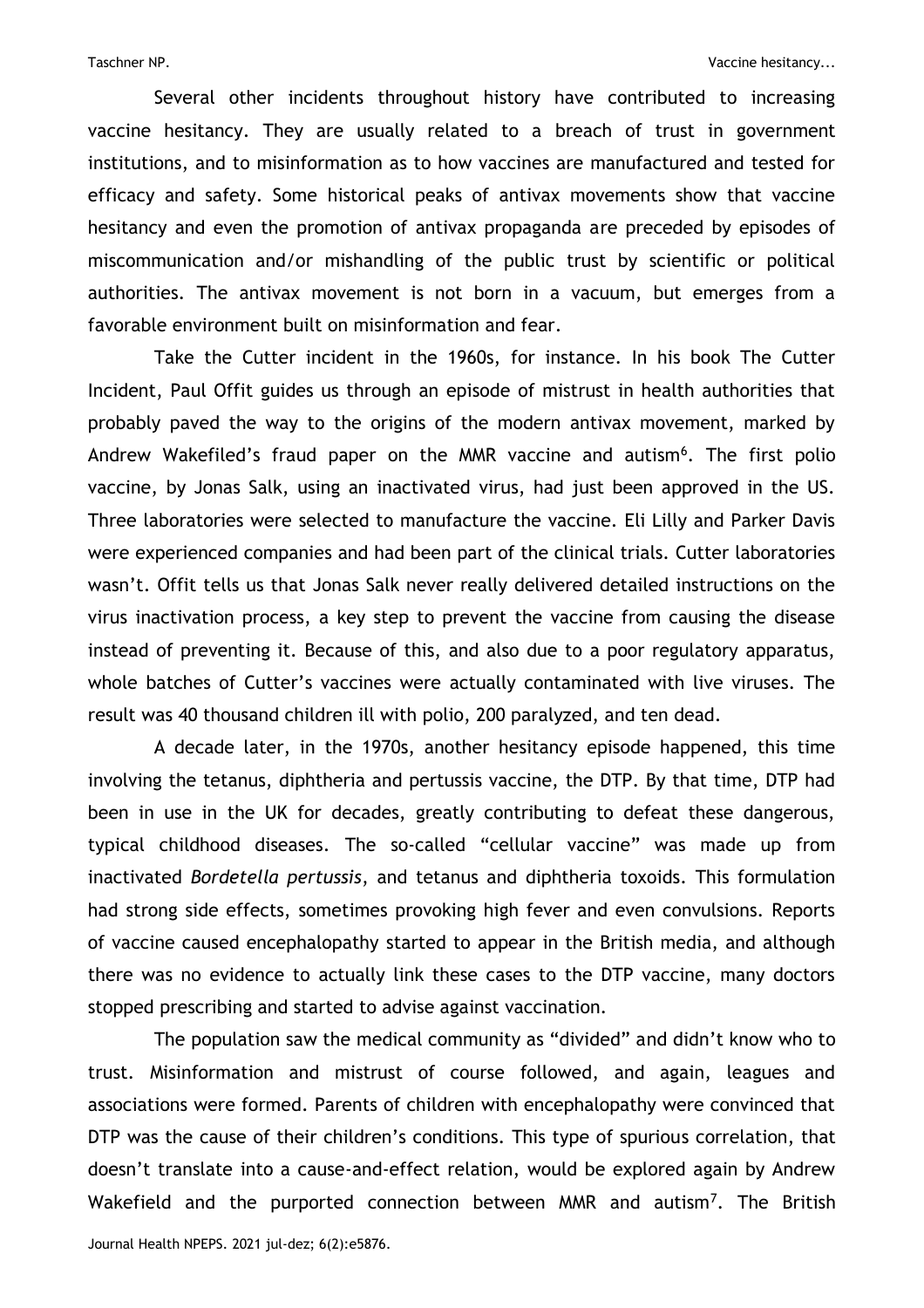government decided to intervene and established an investigative committee to address the issue. The committee concluded that the correlation between DTP and encephalopathy was too weak, and there was no cause-and-effect relation. Even so, it took a major epidemic and an aggressive government campaign to finally convince the British population to get their children vaccinated. The story is best told be Baker and Jeffrey<sup>8</sup>. Today most countries use an acellular formulation of DTP, that causes fewer side effects.

All these stories show how vaccine hesitancy is built from lack of proper communication and a feeling of mistrust in the health authorities. People were afraid of the cowpox vaccine because it was new and came from an animal. People felt cheated because of a grave error in vaccine manufacture during the Cutter incident, and grew suspicious of the attempts made to hide what had happened. A lack of understanding of correlation and causation led medical doctors to spread mistrust and misinformation during the DTP crisis in the UK. And finally, Andrew Wakefield contention that the MMR vaccine could cause autism was proved to be the result of scientific fraud and corruption<sup>7</sup> that led to the world's largest antivax movement.

History should teach us not to make the same mistakes. The question that remains during the pandemic is: did we really learn? As scientists, we were so marveled by the Covid19 vaccines clinical trial successes that we forgot that to the general population, they were brand new. The techniques used for the mRNA vaccines, so familiar to anyone who has worked in a microbiology or vaccine lab for the past 30 years, were scary to a lot of people. People were afraid of the genetic vaccines, much as they had been afraid of genetically modified food, two decades ago.

The reason for this fear is the same: no one bothered to explain how vaccines are manufactured and tested for efficacy and safety. We are making the same mistakes repeatedly, and even if in countries like Brazil, vaccine hesitancy is almost nonexistent, the seeds of miscommunication and mistrust are present. Recent episodes involving medical doctors speaking against vaccination take us back to the DTP crisis. Claims of vaccines messing with your DNA, fertility issues, or dangerous side-effects take us back to the pertussis and autism scares. Lack of transparency in communication, with claims of 100% protection for some vaccines, only to make people feel cheated when a vaccinated person eventually becomes ill, or dies. The antivax movement is always ready to prey on fear and mistrust. It only takes a dozen people with good social media skills and the proper environment to do a lot of harm.